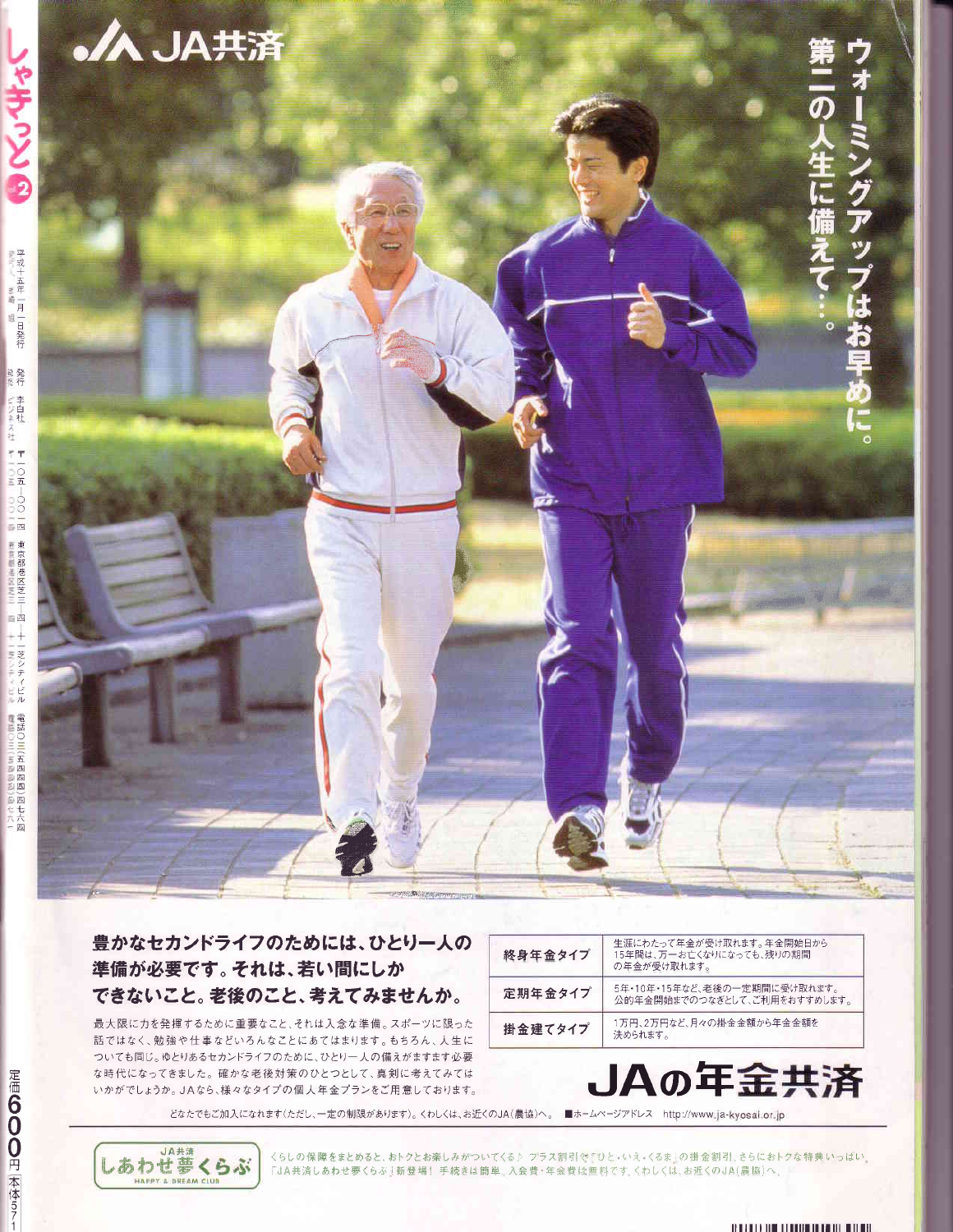|                                                                                                                                                    | アメリカFDAが承認した!?最新漢方がん治療薬<br>ペリカFDAが承認した!?最新漢方がん治療薬 |                                                            |                                         |
|----------------------------------------------------------------------------------------------------------------------------------------------------|---------------------------------------------------|------------------------------------------------------------|-----------------------------------------|
| 独占スクープ!                                                                                                                                            | がんの救世主になれるのかか                                     | 医                                                          |                                         |
|                                                                                                                                                    |                                                   |                                                            |                                         |
|                                                                                                                                                    |                                                   | コホート&写真/はみだしドクター牧瀬恒平                                       |                                         |
| ドクター・シューからEメールが届                                                                                                                                   | うが正確でしょうか。                                        | きます。自分が開発した薬                                               |                                         |
| こ1週間ほど広州にいるので、CHM<br>いたのが今年の9月26日でした。「こ                                                                                                            | そのCHMLの開発者、中国人の医                                  | に絶対の自信がある研究者<br>٣                                          | m                                       |
| しを使っている病院を貴殿に紹介する                                                                                                                                  | 師、許正(シュー・ゼーンと発音する<br>らしいのですが、ここからはドクタ             | の語り口です。これはひょ<br>っとすると本物ではないか                               |                                         |
| ルです。あまりに突然の話で、ぼくは<br>から中国に見に来ないか」というメー                                                                                                             | 中国でも日本でもなく、実はメキシコ<br>ー・シューと書きます)との出会いは、           | という予感がするのです。<br>1 22 12                                    |                                         |
| 日程をどう調整すればいいか戸惑いま                                                                                                                                  | なのです。ぼくは今年の7月、8月と                                 | り得ません。Memorial<br>嘘やいい加減なものではあ                             |                                         |
| した。しかし、「わかった。必ず数日                                                                                                                                  | メキシコの、アメリカとの国境ぞいの                                 | Sloan-Kettering                                            |                                         |
| その場で送り返しました。がん治療薬<br>中にそちらに行くから」という返事を、                                                                                                            | 町ティファーナにあるオアシス病院と<br>いうところに、そこで行われているオ            | Cancer Institute Po<br>Cancer Center' およびNationa<br>エーズーとフ | れということなのです。                             |
| の真偽を確かめる千載一遇のチャンス                                                                                                                                  | ゾン療法の研究のために滞在していま                                 | ェーズⅡの治験をクリアしています。                                          | 何なのか<br>それではCHMLとは                      |
| です。                                                                                                                                                | した。そういうがんの代替療法をやっ                                 | 彼は上海出身で、そこ<br>の大学の医学                                       |                                         |
| 漢方の要素が入っているのに                                                                                                                                      | ている病院にドクター・シューがやっ<br>てきたのです。4、5年前から、その            | 研究者としては最もあぶ<br>部を卒業しています。今<br>らの乗りきっ<br>年5制。医学             | ここで簡単にCHMLについて説明                        |
| $\overline{r}$<br>メリカ製とはいかに?                                                                                                                       | 病院と関係があるらしく、CHMLを                                 | ている年齢です。10年ほど前にアメリ                                         | しておきます。<br>成分は80%が不飽和脂肪酸、<br>15<br>%が   |
| C<br>$\frac{H}{M}$<br>Lとは <cvtotropio< th=""><th>オゾン療法と併用すればどういう結果</th><th>カにやってきて、いまは<br/>ワシントンに</th><th>飽和脂肪酸、<br/>4%が脂溶性ビタミン</th></cvtotropio<> | オゾン療法と併用すればどういう結果                                 | カにやってきて、いまは<br>ワシントンに                                      | 飽和脂肪酸、<br>4%が脂溶性ビタミン                    |
| Hetereseneous Molecular Lipids) の瞬で                                                                                                                | になるかということで、付き合いがあ                                 | 住んでいます。今年12月にはアメリカ                                         | -%がスクワレンで、完全に自然の物                       |
| す。日本語に訳せば、細胞向性(ある                                                                                                                                  | ったらしいのです。彼はCHMLの説                                 | 国籍が得られるはずだということで                                           | 質からつくられています。<br>もっとも                    |
| いは細胞親和性)非均質分子脂質とで                                                                                                                                  | 明のためにいつもそのCD-ROMを                                 | す。彼が主張するには、<br><b>DHALMA</b>                               | 不飽和脂肪酸といってもどんな脂肪酸                       |
| こうあっさりと書くと、読者諸氏から<br>もなるでしょうか。がんの特効薬です。                                                                                                            | 持ち歩いているらしく、ラップトップ<br>のコンピュータを使いながらぼくに熱            | ということです。彼がそ<br>国の製品ではなく、アメ<br>のアイデアを<br>リカの製品だ             | なのかといったことや、原材料など詳<br>しい内容は、企業秘密らしく明らかに  |
| 「何? 冗談でしょう」という嘲笑が                                                                                                                                  | っぽく語ったのです。まったく、文字                                 | 中国で得たのは確かなの<br>ですが、開発、                                     | されていません。アンプルに入った液                       |
| 聞こえそうです。おまけに中国ともな                                                                                                                                  | どおり熱っぽい語り方で、まるで京劇                                 | 研究、完成はアメリカで<br>行われ、いま、                                     | 体です。                                    |
| ると、あの死人まで出したやせ薬の件                                                                                                                                  | の役者のように大きな身振り手振りを                                 | 目分が勤めているアメリ<br>力の会社がそ                                      | これを例えば肝臓がんのケースで                         |
| もあり、「いかがわしい!」と、おし                                                                                                                                  | まじえながら、中国語的英語でまくし                                 | の特許を得ていると言う<br>のです。中国                                      | lá.<br>肝動脈から毎日2アンプル、<br>$\frac{25}{11}$ |
| かりを受けるかもしれません。でも、                                                                                                                                  | たてるのです。言いたい事が、英語で                                 | 製品に対する信用のなさ<br>を熟知してい                                      | を1サイクルとして投与します。<br>脳腫                   |
| どうやら本当らしいのです。いや、か                                                                                                                                  | うまく表現できないないらしく、とき                                 | るようで、CHMLを中<br>国製だとは言                                      | 瘍<br>とくにグリオーマ (脳腫瘍の40%                  |
| ぎりなく本当に近いらしいと言ったほ                                                                                                                                  | どき勢いあまって、つばきまで飛んで                                 | ってくれるな、アメリカ製と言ってく                                          | ほどで、悪性のものと良性のものがあ                       |

**THANK** 



○牧瀬恒平プロフィール 京都今出川牧瀬診療所院長。早稲田大学政経学部政治学科中退。熊本大学 - 医学部卒業。ワルシャワ・メディカル・アカデミー研究留学(脳生理学)。<br>- 医学部卒業。ワルシャワ・メディカル・アカデミー研究留学(脳生理学)。<br>- 71か国を渡り歩き、世界中の代替医療を研究。著書に牧瀬忠直社刊、大ド 『医者に殺されないための実践ビタミンサバイバル』(ビジネス社刊) など がある。連絡先はwww.drmakise.com。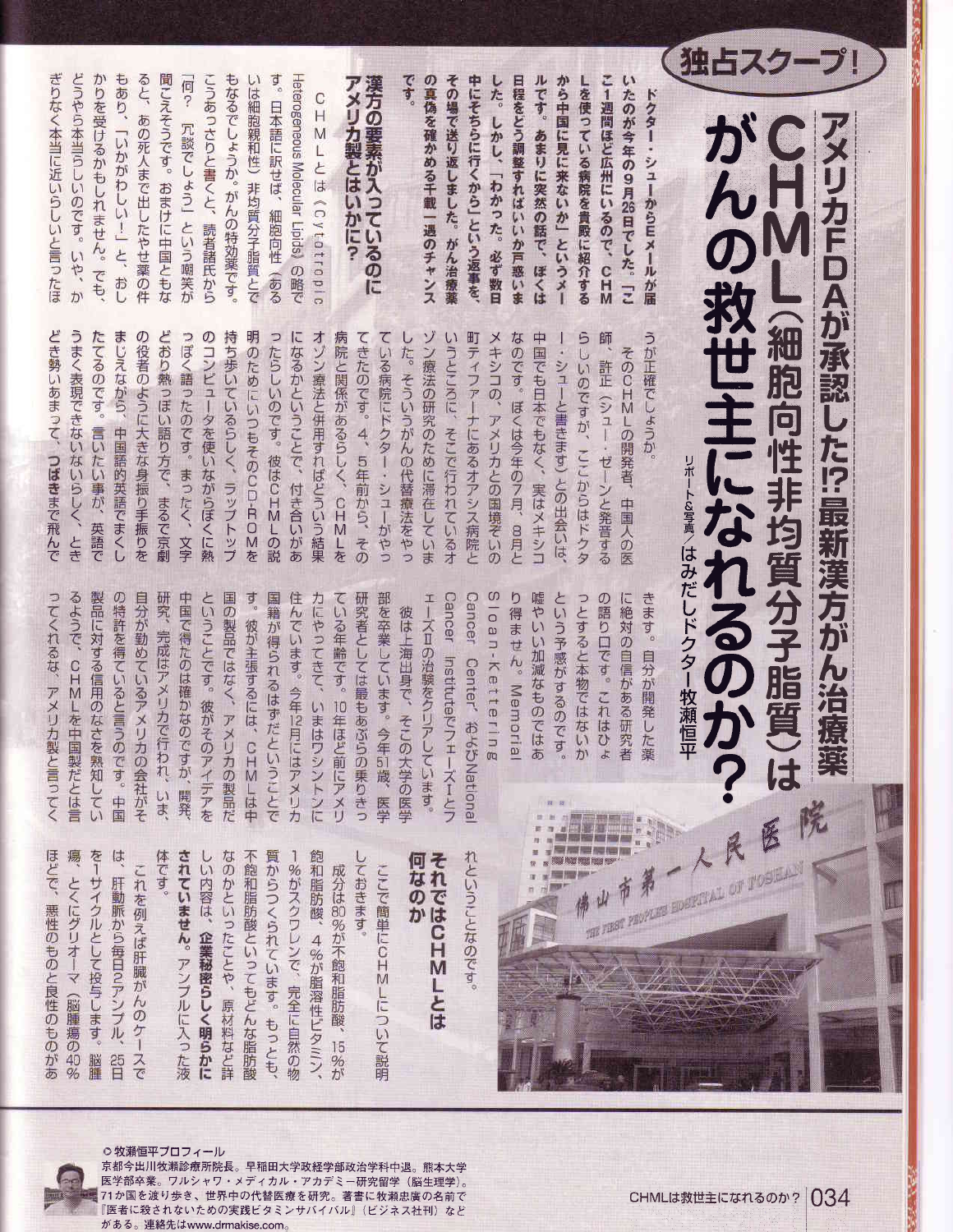| 投与します。乳がんでは12〜21アンプ<br>週、局部注射により投与します。胃が<br>に2アンプルを3週、局部注射により<br>ります)の場合では、週に2回、1回<br>ルを週に2回、1回に2アンブルを3<br>a<br>a<br>ル、25日を1サイクルとして投与しま<br>ブルを静脈注射によって投与します。<br>んには動脈注射により毎日2アンプ<br>肺がんには85日間に、100アン | 出して、その血管から分岐をつくりだ<br>させ、自分のほうに新しい血管を造成<br>CHMLはそのようにしてできた、腫<br>させます。これを血管新生と呼びます。<br>瘍と普通の血管を結ぶ分岐の血管のみ<br>管とは構造が違うらしく、CHMLに<br>を特異的に破壊していきます。正常な<br>血管は、そういうがんに向かう分岐血<br>っている血管に向かって特別の物質を |
|------------------------------------------------------------------------------------------------------------------------------------------------------------------------------------------------------|--------------------------------------------------------------------------------------------------------------------------------------------------------------------------------------------|
| まったく副作用がないのです。まさに<br>見る見る消えていくのです。しかも、<br>驚異的です。<br>てしまいます。まさに、目前でがんが<br>いぜい2~3サイクルでがんは消滅し                                                                                                           | 道がん)では、CHML投与後わずか<br>せてくれたひとつの血管造影写真(食<br>ほうが強力な印象を受けます。彼が見<br>生阻害作用も有名ですが、CHMLの<br>死んでいきます。サメの軟骨の血管新<br>がんは栄養を補給されることがなく、                                                                 |
| どんなものがあるのかCHMの作用には<br>その基本的な作用機序は                                                                                                                                                                    | 消失しているのです。<br>3時間でガンを取り巻いている血管が<br>二番目のアポトーシスとは、細胞の                                                                                                                                        |
| $\widehat{a}$<br>ĵ<br>血管新生阻害<br>アポトーシスの誘導                                                                                                                                                            | 自殺を意味します。例えば、ヒトの手<br>には胎生初期には鳥のように水掻がつ                                                                                                                                                     |
| (3) 免疫の向上                                                                                                                                                                                            | 指が5本離れて生まれ出てくるわけで                                                                                                                                                                          |
| の三つです。                                                                                                                                                                                               | いていますが、その細胞の自殺により、                                                                                                                                                                         |
| いくためには栄養が必要です。栄養が                                                                                                                                                                                    | す。また普通、新しい細胞と入れ替わ                                                                                                                                                                          |
| がんも他の細胞と同じく、増殖して                                                                                                                                                                                     | るときは、古い細胞は自ら穏やかに研                                                                                                                                                                          |
| がん細胞に届かなければ、がん細胞は                                                                                                                                                                                    | ボトーシスは生物の生命維持には必須                                                                                                                                                                          |
| 大きくなれません。がんが厄介なのは                                                                                                                                                                                    | んでもらわねば困ります。つまり、ア                                                                                                                                                                          |
| 無秩序に大きくなり他の器官を圧迫し                                                                                                                                                                                    | て、ネクローシスという言葉がありま                                                                                                                                                                          |
| たり、あるいは食物の通過を邪魔した                                                                                                                                                                                    | のものなのです。アポトーシスに対し                                                                                                                                                                          |
| ができても、それが直径1センチほど                                                                                                                                                                                    | す。これは壊死と訳されます。細胞が                                                                                                                                                                          |
| りするからです。たとえ胃の中にがん                                                                                                                                                                                    | 熱や化学物質で無理やり壊されること                                                                                                                                                                          |
| ば、転移しないかぎり、末長く共存で<br>のかたまりでおさまっていてくれれ                                                                                                                                                                | を意味します。アポトーシスはそうで<br>はなく、自然に、<br>自ら細胞が溶解して                                                                                                                                                 |
| きます。食物の通過にほとんど影響が                                                                                                                                                                                    | 死んでくれれば、非常に助かります                                                                                                                                                                           |
| ないからです。しかし、大きくなり、                                                                                                                                                                                    | いくわけです。がん細胞がそのように                                                                                                                                                                          |
| 通過を妨げるから問題なのです。                                                                                                                                                                                      | CHMLはこのアポトーシスをコント                                                                                                                                                                          |
| がんは栄養を得るために、近くを走                                                                                                                                                                                     | ロールするいくつかの遺伝子に作用」                                                                                                                                                                          |
|                                                                                                                                                                                                      |                                                                                                                                                                                            |

M

ζ

| はみだしドクターマキセの独り言 |
|-----------------|
|-----------------|

ありま へに対し らり、ア

は必須

ハれ替わ

かに死

以上の三つ、

 $\overline{1}$ 

血管新生阻害

もけで

はそうで

いること

細胞が

てコント ります しょうに **<br>「解して** 

作用

現代医学の苛酷さと不毛さにいやけがさして、ここ7~8年ひたす ら代替療法の探索に力を注いできました。その結果、たいていの病 気は副作用の多い現代の医薬品を使わず、ビタミン、ミネラル、そ の他のサプリメントではるかにいい治療ができることを確信したの ですが、がんだけはむずかしいという印象をぬぐえないでいました。 もちろん、厚生労働省のお墨付きの抗がん剤よりも、キノコ、フコ イダン、環状重合乳酸 (CPL)、ゲルマニウム、サメ軟骨、サメ肝油、 プロポリス、エピガロカテキン、セレンなどといったサプリメント で対処したほうが、はるかに延命できるのですが、いったんできて しまったがんを治すことはなかなかむずかしいのです。抗がん剤を 使っていたときより「痛みがずっと軽減した」「食欲も増した」「動け るようになった」という、いわゆるクオリティー・オブ・ライフの 改善を経験される患者さんはずいぶんいらっしゃいますが、結局は 亡くなられます。がんが目の前で、みるみる消えていくというよう な魔法のサプリメントにはまだ遭遇できないでいました。

世間には、「奇跡の〜キノコ!」、「〜でがん消失!」、「〜でがんか らの生還!」といったセンセーショナルな題名の本が氾濫していま たいてい、著者は明記されておらず、どこそこ大学医学博士監 す。 修、あるいはなになに研究所所長監修となっていますが、中には実 に怪しげな経歴の博士や研究者もおられます。そして、必ず本の最 後のページに、そういった奇跡のサプリメントの入手先が載ってお り、いかにも売らんかなという商魂のみが目立ち、本来素晴らしい はずのサプリメントがかえって貶められています。しかし、この CHMLは、まがいものではなさそうなのです。やっと本物に出会えた という感触があるのです。

せん。免疫に関する細胞は現在ではお 増すといわれます。しかしこの表現は 次の機会にまわします(その他、 のようにして増え、どのようにして免 そらく100以上見つかっているはず じつに曖昧で、ぼくは好きではありま 本当だろうか キラるのは こうものをする こうしょう 子の発現を促す作用もあるようです)。 の分子警官と呼ばれるP53という遺伝 く説明してもらう必要がありますが 点をドクター・シューにもう少し詳し 疫を強化するのか、不明瞭です。この です。それらの細胞のうち、どれがど しによって30〜30%ほど免疫の力が 最後の免疫の強化作用ですが、 がん細胞の自然な自殺を招きます。  $\Gamma$ 細胞 りも当然、 果を確かめなくてはいけません。アメ かを考えていた最中でした。しかしそ ように導入するか、あるいは紹介する れには、まず自分の目でCHMLの効 ことですが

もっとも、その反面、患者さんが手軽 う。経口的に摂取するサプリメントよ わけですから、その効果は確かでしょ 見ました。しかも、がん細胞そのもの の向上、を同時に行える物質は初めて (2) アポトーシスの誘導、 ければいけません。しかし、生きるか 施設がある病院に入院して治療されな せん。最低、血管造影ができるほどの に家庭で行えるというものではありま をターゲットにして、じかに送り込む 死ぬかの病気ですから、それは当然の ぼくは、このCHMLを日本にどの 治療成績はいいはずです  $(\omega)$ 免疫

035 しゃきっと

○オゾン療法とは 錯骨下静脈から静脈血を体外に取り出し、人工透析器に似た装置 に通しながらオゾンを血液に吹き込み、また体内に戻すという治療 法です。かなり、がんに効果があります。おおまかにいえば、30パ ーセントの患者さんのがんをわずか3週間の入院治療で10~30パーセ

ント縮小させます。そして他の30パーセントの患者さんのがんは縮 小はしないものの増殖は止まります。しかし、残りの40パーセント の患者さんのがんには効果がありません。 要するに60パーセントの がんには効くということで、これはこれなりに、実に素晴らしい治 療法です。もちろん、副作用は何ひとつありません(牧瀬)。